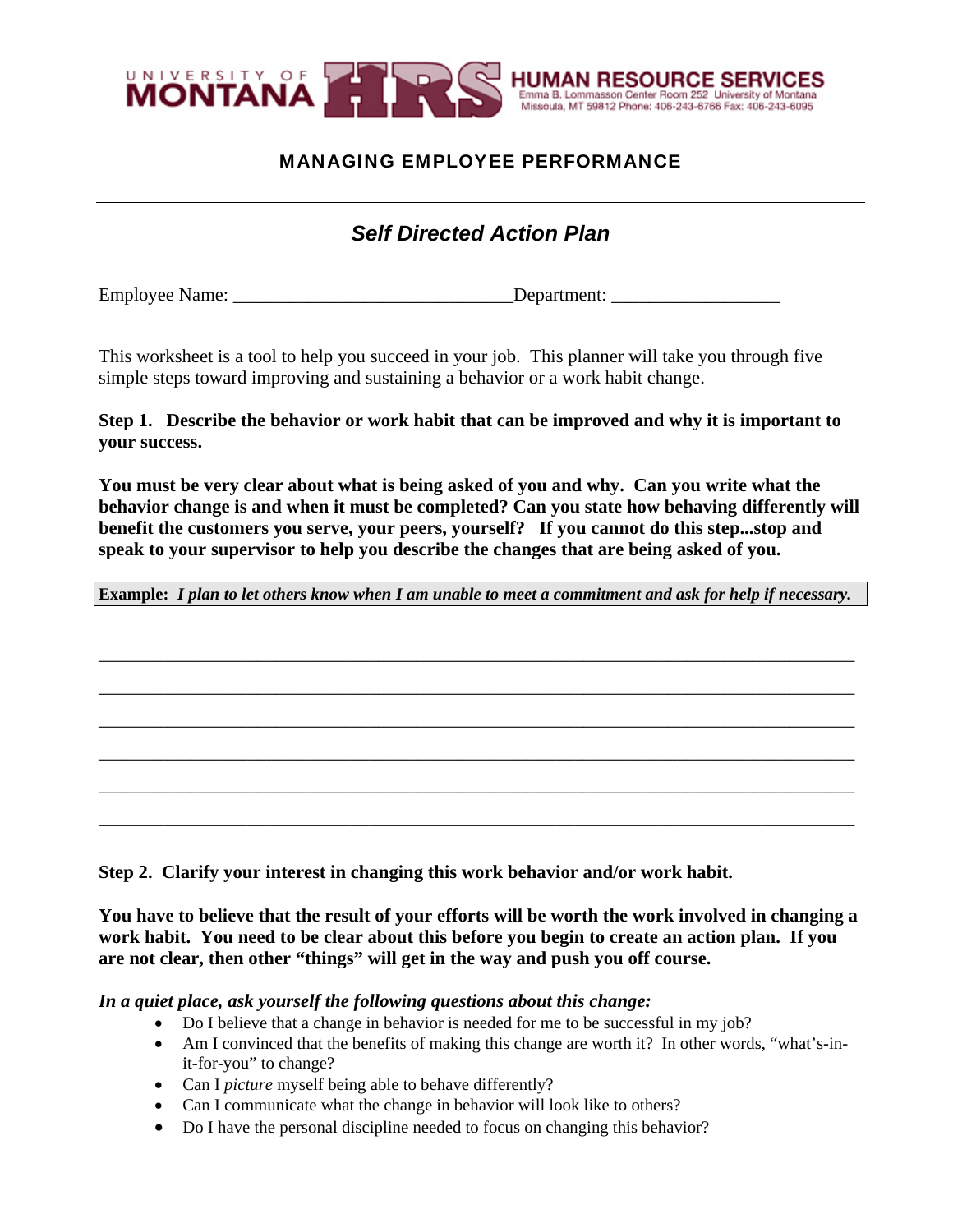| Changing this behavior is worth the effort<br>because | Changing this behavior is not really worth<br>the effort because |
|-------------------------------------------------------|------------------------------------------------------------------|
|                                                       |                                                                  |
|                                                       |                                                                  |
|                                                       |                                                                  |

# **Weighing the Costs & Benefits**

Now look at the reasons not to pursue this change. Can you talk yourself out of these misgivings? If you can't, your mixed feelings will interfere... and it will show up eventually. Talk to your supervisor or obtain advice from Human Resource Services if you have real misgivings about your ability to make this change.

#### **Step 3. Take Inventory. List all the forces that support your ability to make this change. Then list all the forces that work against your ability to make this change. Forces can be many different things both outside yourself and inside yourself:**

- **Skills...** *communication, customer service, time management, organizational, technical*
- **Schedules...** *work, children, school, meetings*
- **Access to resources...** *transportation, day care, doctor's, EAP, manager, Human Resources, training programs*
- **Knowledge...***policies, programs*
- **Relationships...** *peers, feedback opportunities, managers*
- **Personal motivations...** *job satisfaction, doing a good job, commitment to peers, patients, family demands*
- **Rewards...** *perceptions of peers & supervisors, improved success, salary increase*
- **Self-Concepts...** *reliable/ not reliable, disciplined/ not disciplined, able/ not able.*
- **Beliefs...***the change will be good or bad, my supervisor supports me/ does not support me.*

# **Example: An Inventory to meet Commitments**

| Forces that support this change                                                                  | Forces that oppose this change                                                                                                                                                                        |
|--------------------------------------------------------------------------------------------------|-------------------------------------------------------------------------------------------------------------------------------------------------------------------------------------------------------|
| I want to keep my promises<br>圁<br>I don't like it when others do not<br>圁<br>communicate to me. | I do not want to be perceived as<br>e.<br>unreliable or incompetent.<br>My time management skills are not very<br>圓<br>good.<br>Other peers are as busy as I am, I don't<br>圓<br>want to be a bother. |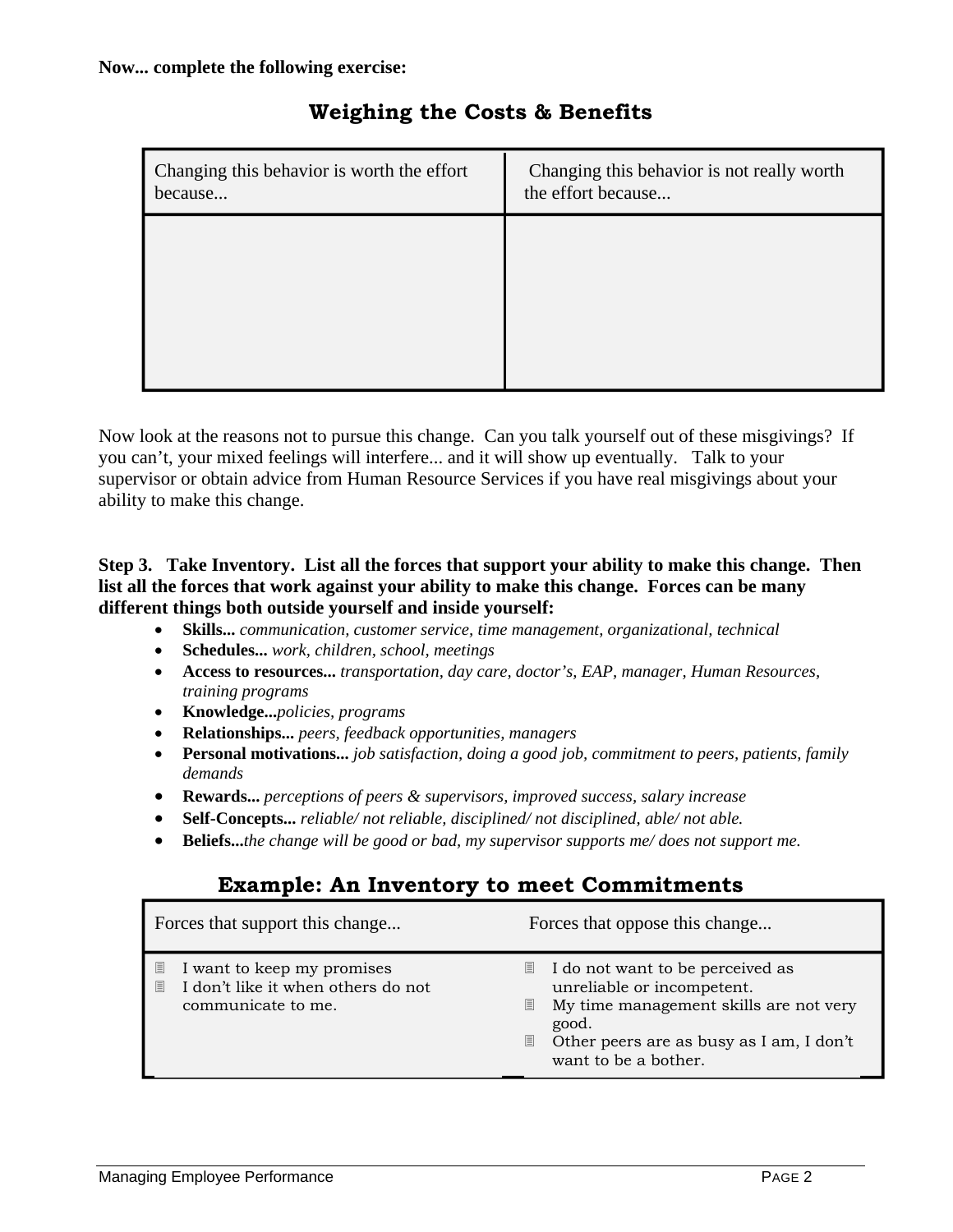## **An Inventory**

*In the left column, list forces driving or pushing you to change a behavior/ work habit. In the right hand column, list forces restraining you or getting in the way of your changing a behavior and/or work habit...* 

| Forces that support this change | Forces that oppose this change |  |
|---------------------------------|--------------------------------|--|
|                                 |                                |  |
|                                 |                                |  |
|                                 |                                |  |
|                                 |                                |  |
|                                 |                                |  |
|                                 |                                |  |

As you look at this inventory, look at the list of opposing forces. Star those forces that you can eliminate and/or minimize. This is the basis of your action plan. It's easy to get stuck on this step and not see how it could turn an opposing force into a supporting force. **You do not have to do this step alone!** Seek out another set of eyes (or even two) to help you brainstorm. Pick a safe person who will be candid and creative with you. This could be a family member, peer, an EAP counselor, a staff person, a member of the clergy, or personal counselor.

## **Step 4. Develop a list of "Do-ables"...The stepping-stones to action**

A "do-able" is a behavior change, new skill, insight, commitment, conversation, (etc.) that meets the following criteria:

- Stands a good chance of being accomplished.
- Meets and does not conflict with personal needs and/or values.
- Builds trust, momentum and confidence in your ability to make a change.

## **Examples of Do-ables: To meet my commitments**

- 1. Create a realistic plan with timelines.
- 2. Establish a reminder system via a calendar to prompt me to meet my deadlines.
- 3. Attend a training program on time management
- 4. Go to bed 1/2 hour earlier to get more sleep.
- 5. Put a list of do-ables on my bedroom mirror.
- 6. Meet with my supervisor to explore making some changes to my schedule.